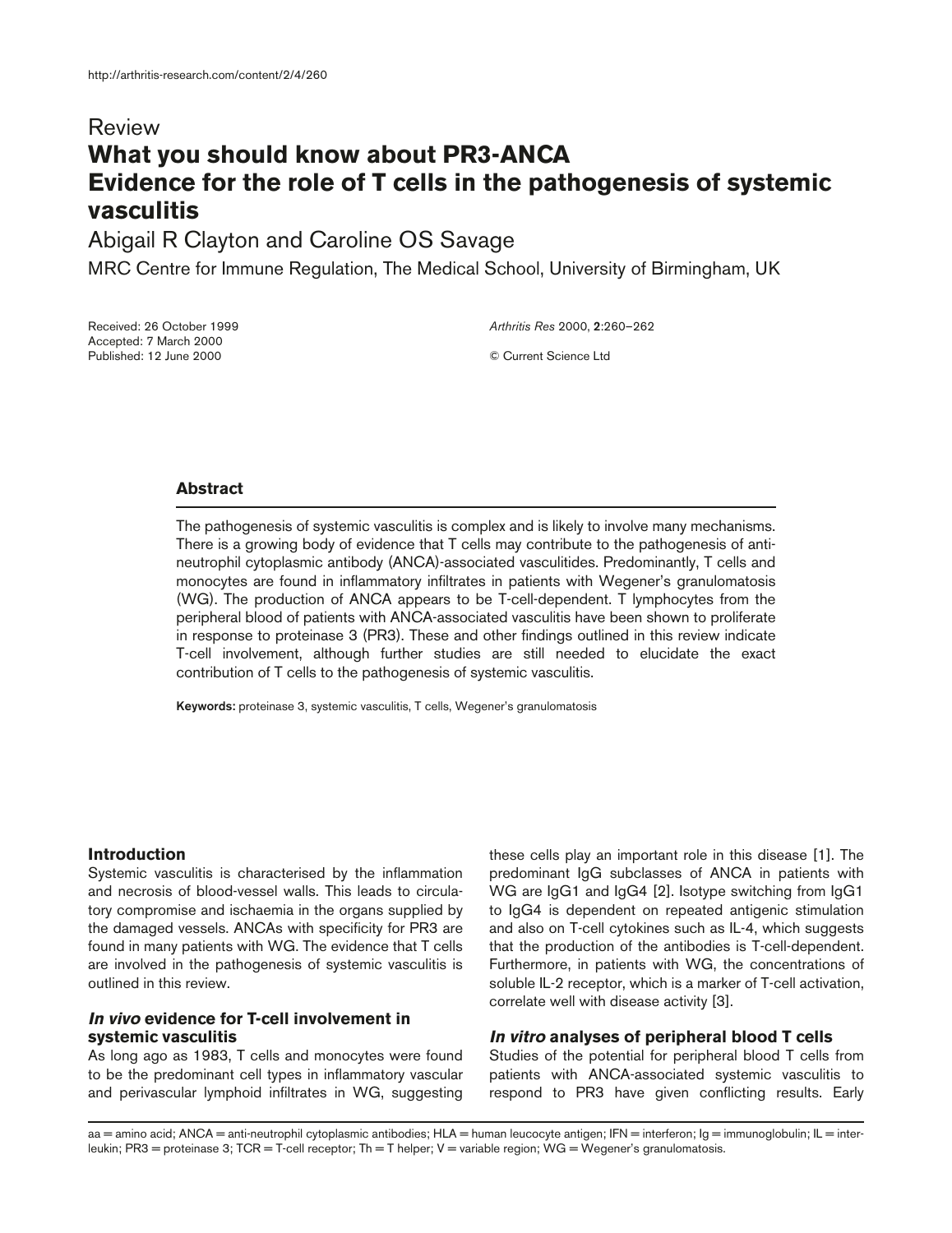studies suggested that T-cell proliferative responses to neutrophil antigens were present in patients but not in controls [4], although the patient numbers used were very small. Some more recent studies have shown little or no difference in T-cell reactivity to PR3 between patients and controls [5,6]. The lack of difference may have been due to the crude nature of the PR3 antigen preparation used [6] or to the use of detergents during the isolation and purification of PR3 [5,7]. Responses by peripheral blood T cells to PR3 purified without detergent were seen in patients tested during the acute stage of the disease, and to a lesser extent in normal and disease controls [8]. The largest study looking at T-lymphocyte responses to ANCA antigens in patients with ANCA-associated systemic vasculitis was in 45 patients at all stages of disease – active and remitting, treated and untreated – and in 19 normal and disease controls [9•]. Proliferative responses to PR3 purified without detergent were seen using T cells from vasculitis patients, whether in remission or at any stage of disease activity, and to a lesser degree in controls [9•]. Recent studies have confirmed T-lymphocyte responses to PR3 in patients with ANCA-associated vasculitis (AR Clayton, unpublished data). T cells from healthy individuals may also proliferate to PR3, reflecting responses from T cells that have previously encountered this self-antigen and that are under regulatory control under normal conditions *in vivo*. The PR3 epitopes that are presented to T cells, whether in patients or normal individuals, have not been defined. One study found significant responses from a single patient to three PR3 peptides: amino acid (aa) 1–26, aa 161–186, and aa 221–246 [9•].

### **T-cell receptor (TCR) V gene usage**

Patients with vasculitides often have a disturbed peripheral blood T-cell repertoire, with a high frequency of T-cell expansions. This may be due to superantigens (usually microbial proteins), which cause dramatic expansions of T lymphocytes bearing a particular variable-region (V)β gene product [10]. Conventional antigens, on the other hand, usually stimulate T cells bearing several V gene products. One study has looked at the number of cells expressing certain V $α$  and V $β$  gene segments in the CD4<sup>+</sup> and CD8<sup>+</sup> subsets of 11 patients with WG or polyarteritis and in 19 controls [11]. In the patient group, abnormal expansions of T cells using particular TCR Vα or Vβ gene products were found (especially in the CD4<sup>+</sup> subset) compared with Tcell expansions in healthy individuals. Another study found a significant increase in the mean percentage expression of the Vβ 2.1 gene in the peripheral blood of vasculitis patients compared with controls [12]. There were also increases in the expression of Vβ 3, 13, and 14 in vasculitis patients compared with controls. More recently, workers decided to characterise more closely the TCR of T-cell populations from human leucocyte antigen (HLA) typed patients with WG or polyarteritis [13••]. These workers found a common TCR BV8 β chain sequence in

the CD4+ subsets of four unrelated patients with vasculitis who were positive for the HLA-DRb1\*0401 allele, corresponding to active disease and/or BV8+ CD4+ T-cell expansions. Such T cells were not found in age- and HLAmatched controls who had rheumatoid arthritis. The researchers suggested that patients with systemic vasculitis have been exposed to a common antigen, which has elicited a cellular immune response.

#### **Cytokines and costimulation**

Wegener's granulomatosis, as the name suggests, involves granulomatous inflammation. The profile of cytokine secretion by T cells derived from tissue with granulomatous inflammation (nasal mucosal biopsy specimens) or from an area close to the site of granulomatous inflammation (bronchiolar lavage fluid) have been analysed and compared with results from peripheral blood T cells [14•]. A T-helper (Th)1 pattern of cytokines predominates in T cells derived from the tissue of granulomatous inflammation and bronchiolar lavage fluid, as well as in T cells from peripheral blood. Other studies of peripheral blood T cells from patients with WG have previously shown that these cells exhibit increased secretion of interferon (IFN)γ but not of IL-4, IL-5, or IL-10, suggesting a Th1 response in the periphery [15••].

Activation of T cells involving cytokine production and proliferation requires at least one costimulatory signal. The expression of CD28 on T cells has been reported to be significantly lower in patients with WG than in healthy controls, while expression of B7-1 and B7-2 on T cells activated *in vitro* is increased in these patients [16•]. CD28 costimulation promotes the production of Th2 cytokines [17,18]. In the absence of this costimulation, cells are not primed to produce Th2 cytokines and so they 'default' to the Th1 subset, independently of the presence of exogenous cytokines [19]. If, as discussed, a Th1 cytokine profile predominates in the granuloma and peripheral blood of patients with WG [14], this lack of CD28 costimulation in such patients may augment the development of the Th1 pattern. Th1 cells are more dependent on B7 costimulation for their activation than Th2 cells are [20], and therefore the increased expression of B7 on T cells from patients with WG may also promote the Th1 immunoreaction leading to granuloma formation and necrotising inflammation [16•].

#### **Conclusion**

T cells appear to be involved in the pathogenesis of systemic vasculitis, but their specific role is still uncertain. The immunopathological process is T-cell-driven and ANCA production appears to be T-cell-dependent. Peripheral blood T-cell responses to PR3-ANCA are seen in patients and to a lesser extent in controls. Selection of particular TCRs in patients with systemic vasculitis may suggest the existence of a specific vasculitis-associated T-cell antigen.